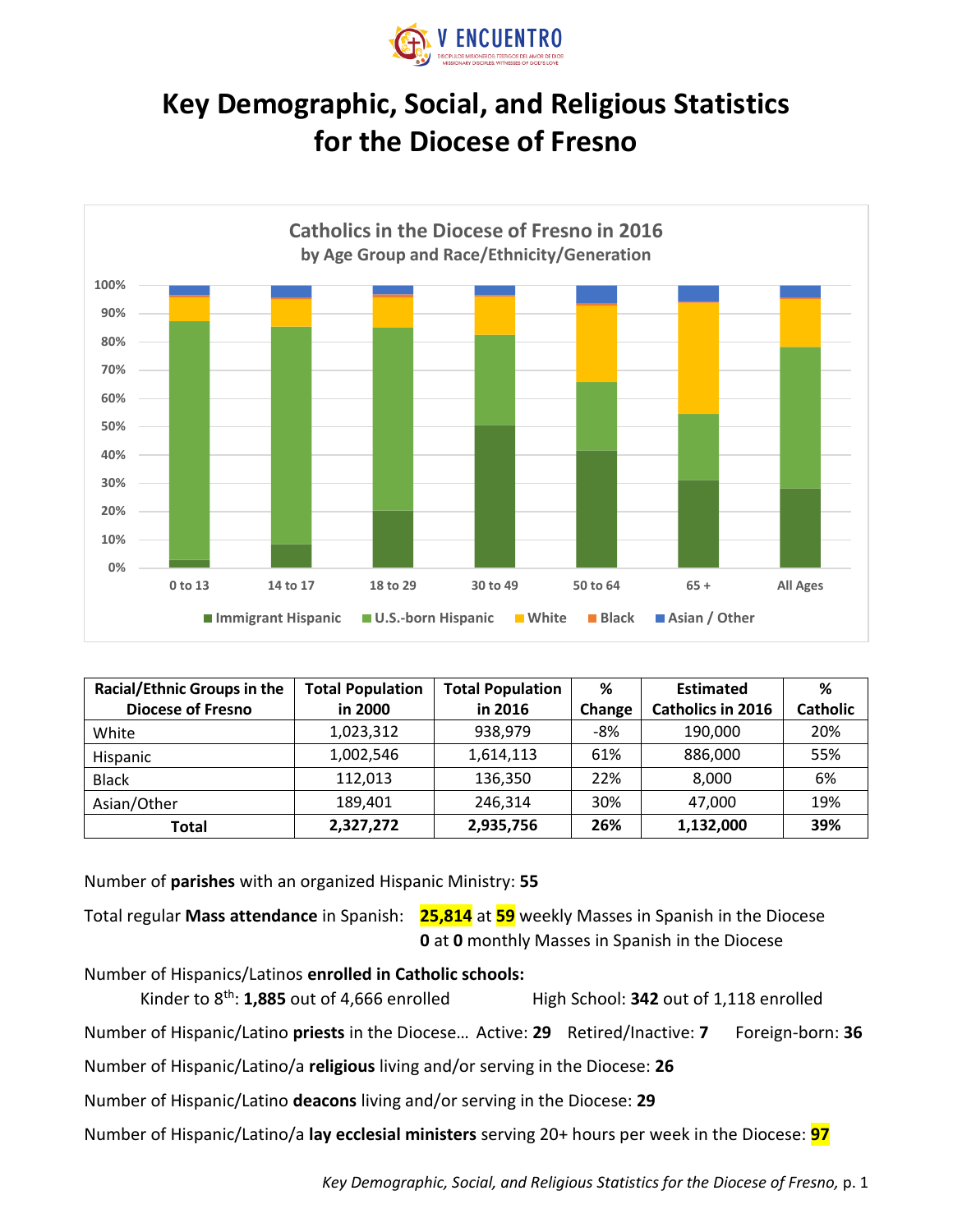

## **Public Data from the U.S. Census Bureau's American Community Survey for the Geographic Territory Covered by the Diocese of Fresno**





Median Hispanic Household Income: **\$46,000** Median White Household Income: **\$72,500**









Average Family Size: **4.4** Average Family Size: **3.4**

*Key Demographic, Social, and Religious Statistics for the Diocese of Fresno,* p. 2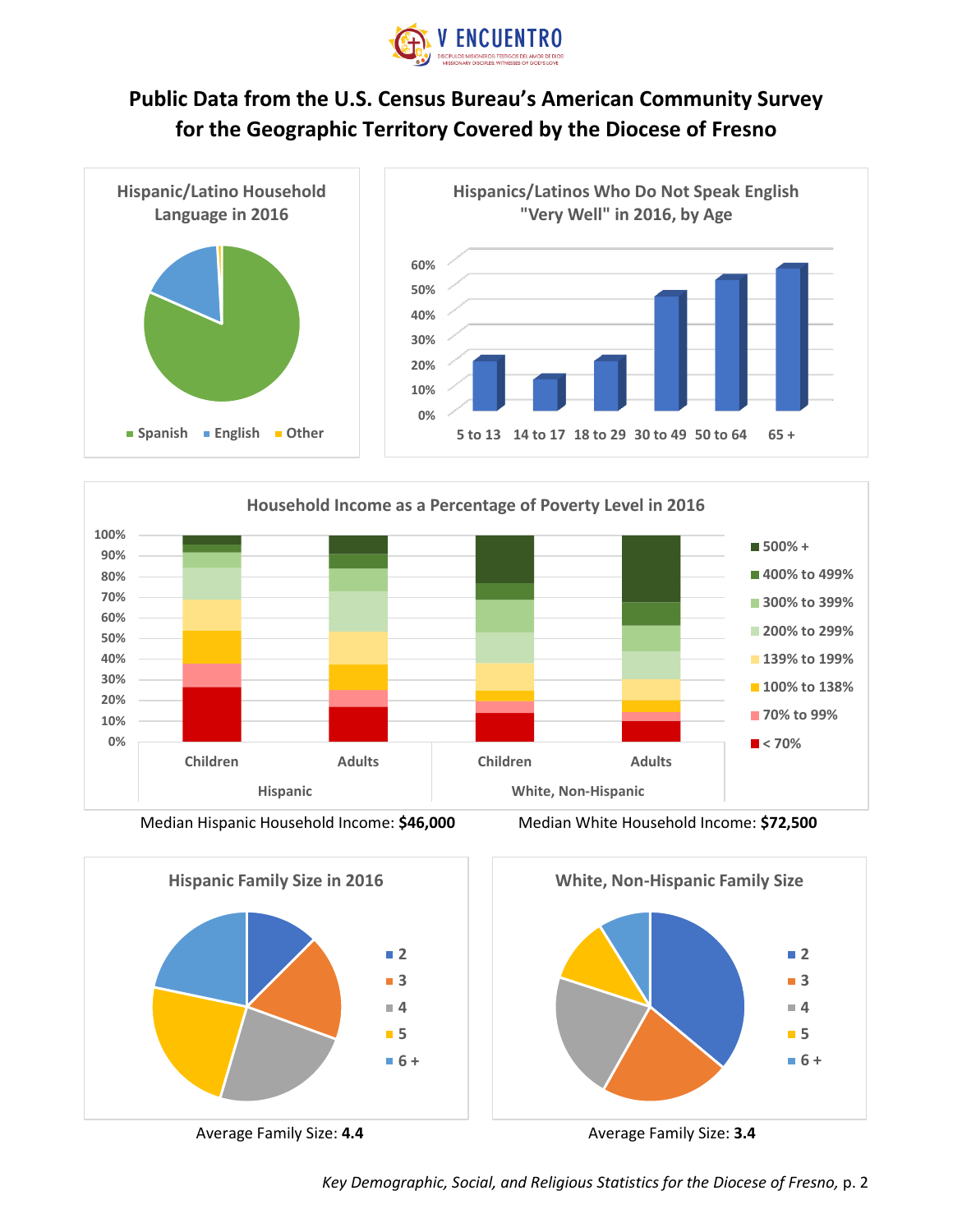



*Key Demographic, Social, and Religious Statistics for the Diocese of Fresno,* p. 3